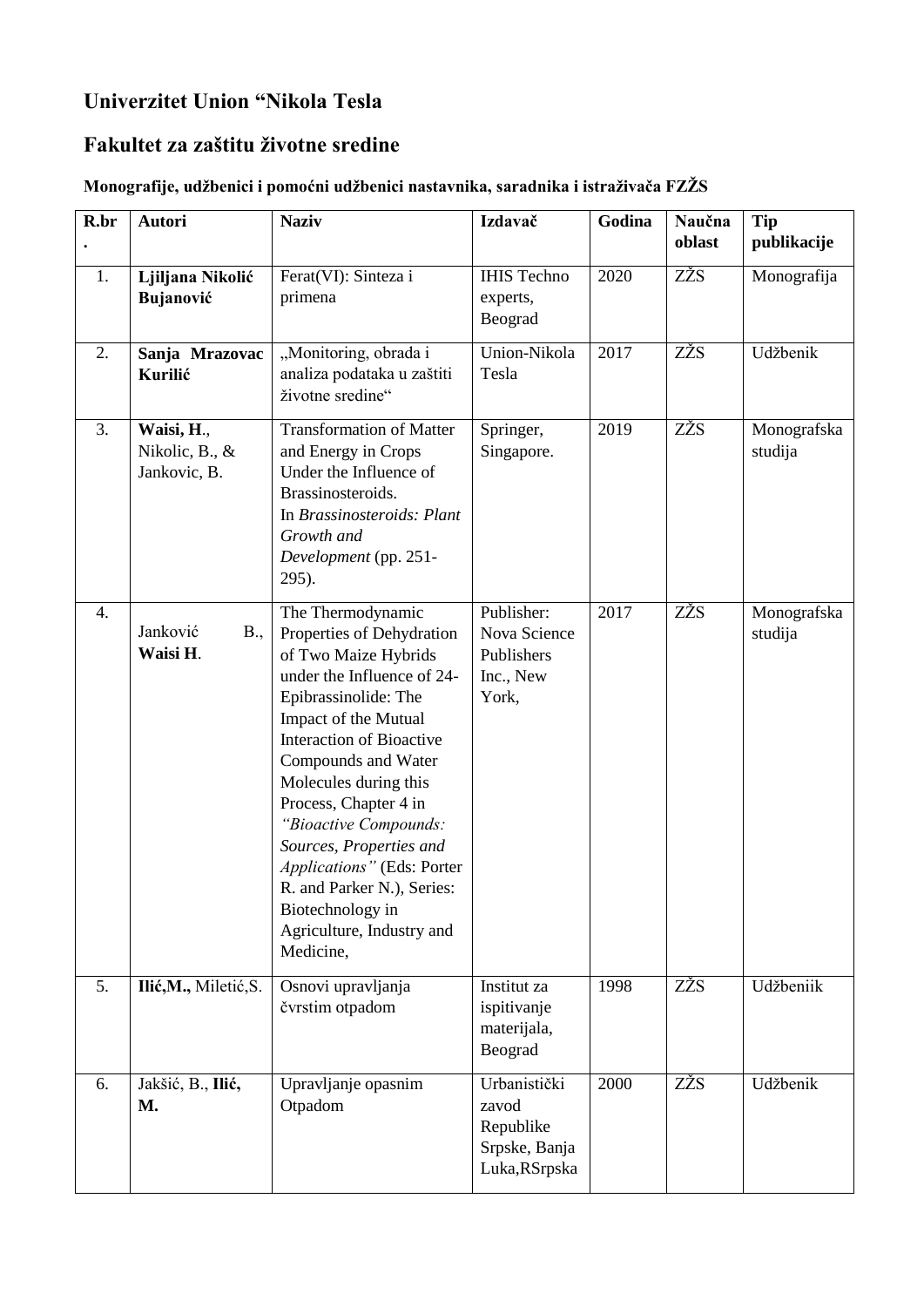| 7.  | Jakšić, B., Ilić,<br>M., Balaban, M.                      | Upravljanje medicinskim<br>otpadom                                                                                                                                                                                                                                                                                          | Urbanistički<br>zavod<br>Republike<br>Srpske, Banja<br>Luka,<br>Republika<br>Srpska | 2001 | ZŽS | Udžbenik               |
|-----|-----------------------------------------------------------|-----------------------------------------------------------------------------------------------------------------------------------------------------------------------------------------------------------------------------------------------------------------------------------------------------------------------------|-------------------------------------------------------------------------------------|------|-----|------------------------|
| 8.  | Miletić, S.,<br>Ilić, M.,<br>Ranogajec, J.,<br>Djurić, M. | "Fly Ash - Useful<br><b>Material for Preventing</b><br>Concrete Corrosion",<br>Waste materials in<br>construction-Putting<br>Theory into Practice,<br>Edited by Goumans,<br>Senden, van der Sloot,<br><b>Studies in Environmental</b><br>Science 71                                                                         | Elsevier<br>Science                                                                 | 1997 | ZŽS | Monografska<br>studija |
| 9.  | Ilic,M.,<br>Miletić, S.,<br>Djuričić, R.:                 | Fly Ash as the Basic<br>Material for Inorganic<br>Binders production, Waste<br>materials in construction-<br>Putting Theory into<br>Practice, Edited by<br>Goumans, Senden,<br>vanderSloot, Studies in<br>Environmental Science 71,                                                                                         | Elsevier<br>Science                                                                 | 1997 | ZŽS | Monografska<br>studija |
| 10. | Miletić, S.,<br>Ilić, M.,<br>Jovanić, P.                  | "EDS Analysis of Sintered<br>Material Degradation in<br>an Aggressive<br>Environment", Advanced<br>Science and Technology<br>of Sintering, Edited by<br>Stojanovic, B.,<br>Skorokhod, V.,<br>Nikolic, M.V.,                                                                                                                 | Plenum<br>Publishers                                                                | 1999 | ZŽS | Monografska<br>studija |
| 11. | Miletić, S.,<br>Ilić, M.,<br>Copkov, Ž.,<br>Munitlak, R.  | "Carbonation and<br>Leaching of Portland<br><b>Cement With Various</b><br>Blending Materials",<br>Waste Materials in<br><b>Construction - Science</b><br>and Engineering of<br>Recycling for<br><b>Environmental Protection,</b><br>Edited by Woolley,<br>Goumans, Wainwright,<br><b>Waste Management</b><br>Series, Vol 1, | Elsevier<br>Science                                                                 | 2000 | ZŽS | Monografska<br>studija |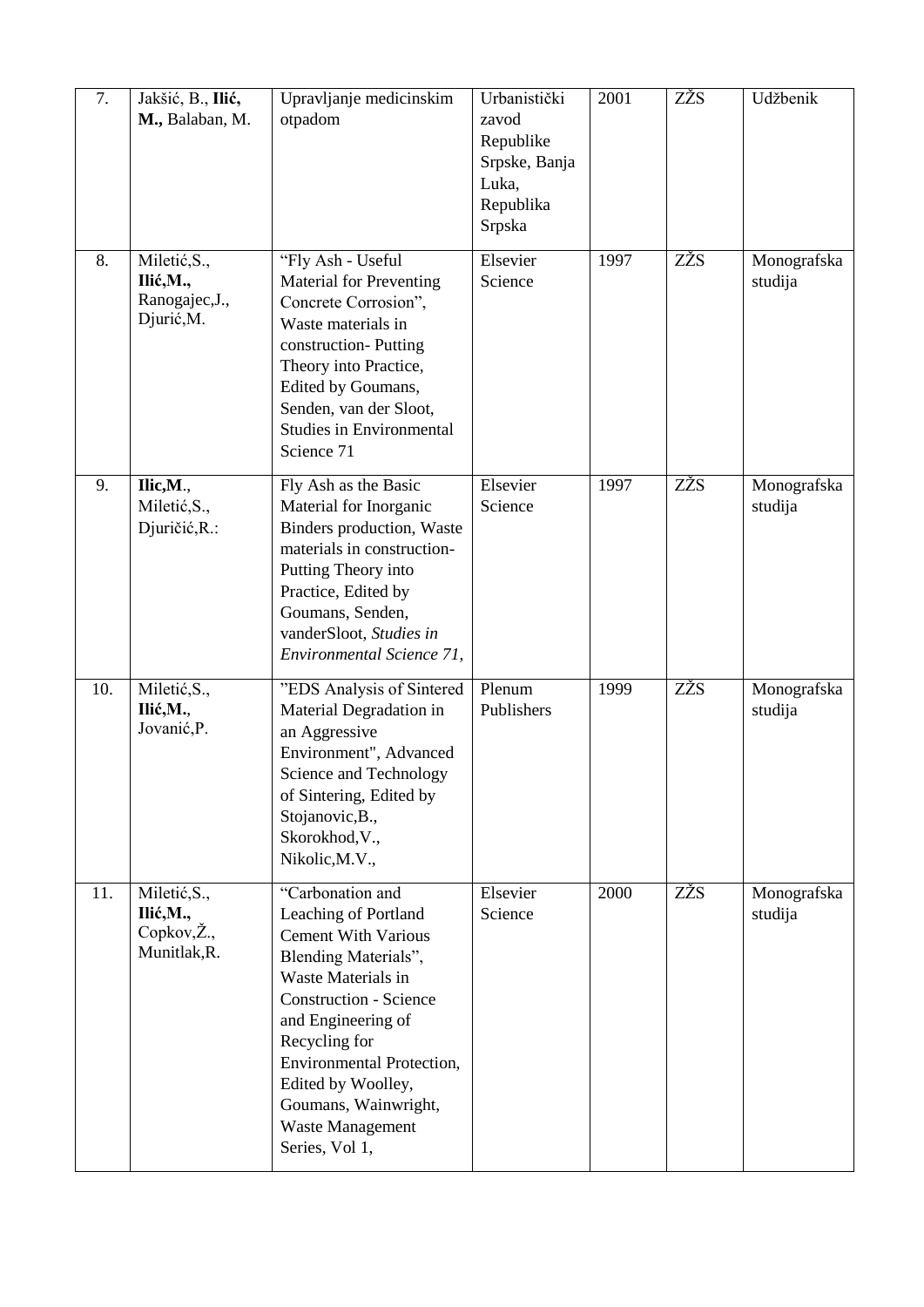| 12. | Ilic, M.,<br>Miletić, S.,<br>Milić, D.,<br>Brčeski, I.:                                                                                           | Solidification of Lead Ions<br>in Portland Cement<br>Matrix, Waste Materials<br>in Construction - Science<br>and Engineering of<br>Recycling for<br><b>Environmental Protection,</b><br>Edited by Woolley,<br>Goumans, Wainwright,<br>Waste Management<br>Series, Vol 1,                                            | ElsevierScien<br>ce                                  | 2000 | ZŽS | Monografska<br>studija |
|-----|---------------------------------------------------------------------------------------------------------------------------------------------------|---------------------------------------------------------------------------------------------------------------------------------------------------------------------------------------------------------------------------------------------------------------------------------------------------------------------|------------------------------------------------------|------|-----|------------------------|
| 13. | Ilic, M, Polic, P.                                                                                                                                | Solidification/Stabilizatio<br>n Technologies for the<br>Prevention of Surface and<br>Ground water Pollution<br>from Hazardous Wastes.<br>Kassim TA and<br>Williamson KJ (Eds.). The<br>Handbook of<br>Environmental Chemistry,<br><b>Water Pollution Series,</b><br>Vol.5                                          | Springer-<br>Verlag,<br>Germany                      | 2005 | ZŽS | Monografska<br>studija |
| 14. | Polic, P., Ilic, M.,<br>Popovic, A.:                                                                                                              | <b>Environmental Impact</b><br>Assessment of Lignite Fly<br>Ash and its Utilization<br>Products as Recycled<br>Hazardous Wastes on<br>Surface and Groundwater<br>Quality. Kassim TA and<br>Williamson KJ (Eds.). The<br>Handbook of<br>Environmental Chemistry,<br><b>Water Pollution Series,</b><br><i>Vol.</i> 5, | Springer-<br>Verlag,<br>Germany                      | 2005 | ZŽS | Monografska<br>studija |
| 15. | Dr. M. Ilic, Dr.<br>J.J.J.M.<br>S.<br>Goumans,<br><b>M.Sc.,</b><br>Miletic<br>J.J.M.<br>Heynen<br>M.Sc.,<br>G.J.<br>Senden<br>B.Sc,<br>(Editors), | Proceedings of the 6th<br><b>International Conference</b><br>on the Science and<br><b>Engineering of Recycling</b><br>for Environmental<br>Protection, Belgrade,<br>Serbia and Montenegro,<br>30 May - 2 June 2006, 812<br>pages                                                                                    | <b>WASCON</b><br>2006<br>(ISCOWA)                    | 2006 | ZŽS | Uređivanje<br>knjige   |
| 16. | Ilić, M.,<br>Miletić, S.                                                                                                                          | "Osnovi upravljanja<br>čvrstim otpadom"                                                                                                                                                                                                                                                                             | Institut za<br>ispitivanje<br>materijala,<br>Beograd | 1998 | ZŽS | Monografija            |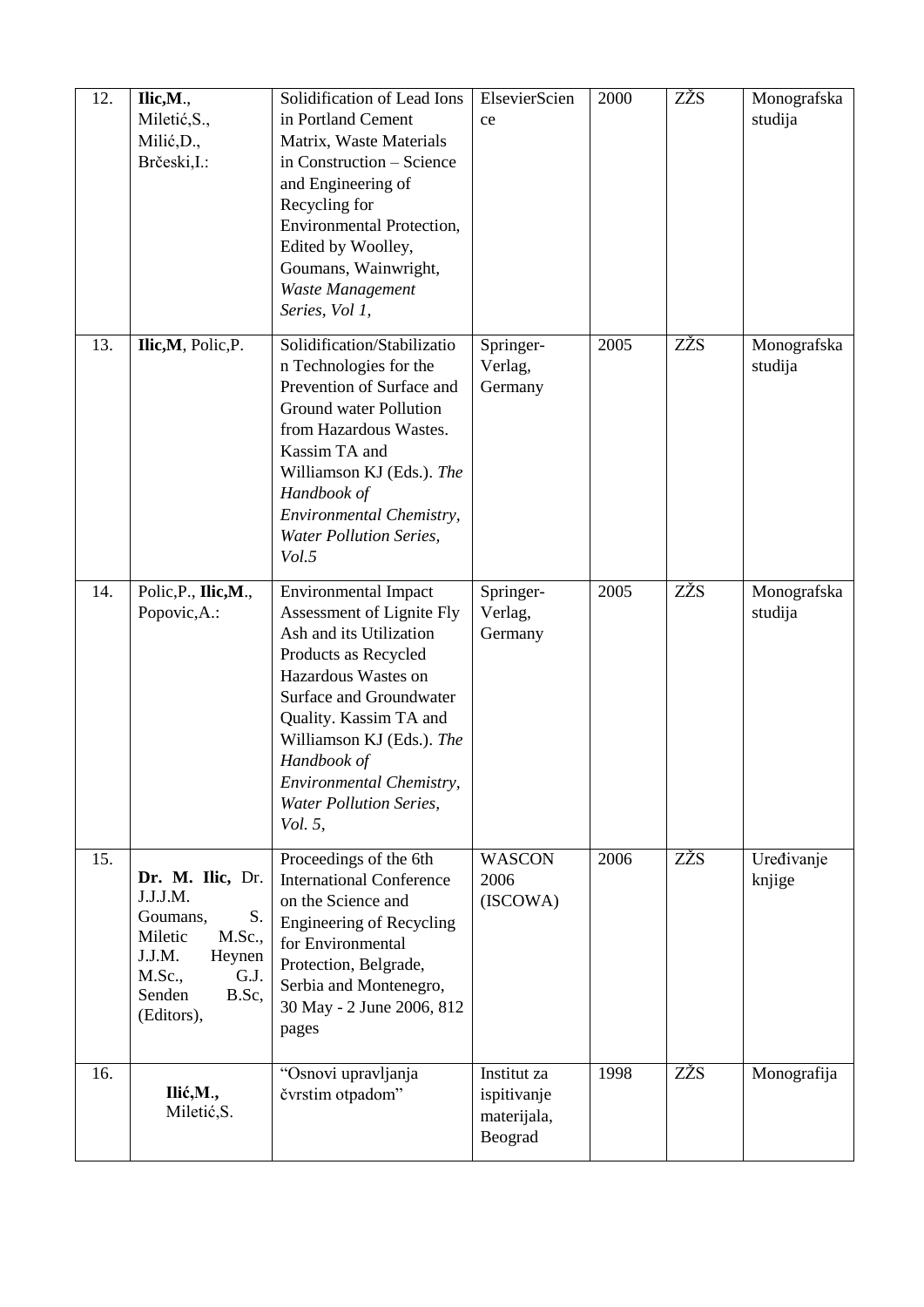| 17.<br>18. | Jakšić, B.,<br>Ilić, M.<br>Jakšić, B.,                  | "Upravljanje opasnim<br>otpadom"<br>"Upravljanje medicinskim<br>otpadom"                                                                                                          | Urbanistički<br>zavod<br>Republike<br>Srpske, Banja<br>Luka,<br>Republika<br>Srpska<br>Urbanistički<br>zavod | 2000<br>2001 | ZŽS<br>ZŽS | Monografija<br>Monografija |
|------------|---------------------------------------------------------|-----------------------------------------------------------------------------------------------------------------------------------------------------------------------------------|--------------------------------------------------------------------------------------------------------------|--------------|------------|----------------------------|
|            | Ilić, M.,<br>Balaban, M.                                |                                                                                                                                                                                   | Republike<br>Srpske, Banja<br>Luka,<br>Republika<br>Srpska                                                   |              |            |                            |
| 19.        | Miletić, S.,<br>Ilić, M.                                | "Korišćenje letećeg pepela<br>u gradjenju i<br>gradjevinskim<br>materijalima",                                                                                                    | izdavač Savez<br>inženjera i<br>tehničara,<br>JINA,                                                          | 2007         | ZŽS        | Monografija<br>M42         |
| 20.        | Josimović, B.<br>, Ilić, M.,<br>Filipović, D.           | Planiranje upravljanja<br>komunalnim otpadom,                                                                                                                                     | <b>IAUS</b>                                                                                                  | 2009         | ZŽS        | Monografija<br>M42         |
| 21.        | Ilić, M.,<br>Stevanović-<br>Čarapina, H.                | «Strateško planiranje<br>upravljanja otpadom»,<br>Pregledni rad u<br>Monografiji Zaštita<br>životne sredine gradova i<br>prigradskih naselja,<br>medjunarodna Eko<br>konferencija | Novi Sad                                                                                                     | 2003         | ZŽS        | Poglavlje u<br>monografiji |
| 22.        | Ilić, M., Miletić, S.                                   | "Uticaj eksploatacije<br>mineralnih sirovina na<br>bezbednost živtne sredine<br>u Srbiji",<br>Rad u monografiji Održivi<br>razvoj i priprema<br>mineralnih sirovina               | Rudarsko<br>geološki<br>fakultet,<br>Beograd                                                                 | 2007         | ZŽS        | Poglavlje u<br>monografiji |
| 23.        | <b>Novica</b><br>Staletović                             | Razvojno planiranje<br>zaštite životne sredine -<br>put ka održivom razvoju                                                                                                       | <b>QWERTY</b><br>Bor                                                                                         | 2007         | ZŽS        | Monografija                |
| 24.        | N.Šubara,<br>D.Stojanović,<br>V.Presburger<br>Ulniković | "Ekologija u<br>saobraćaju", Poglavlja I<br>$-IV$                                                                                                                                 | ŽELNID<br>Institut                                                                                           | 2003         | ZŽS        | Udžbenik                   |
| 25.        | M. Vukic, I.<br>Kunc, V.                                | The methodology for<br>the identification and                                                                                                                                     | Beograd                                                                                                      | 2010         | ZŽS        | Poglavlje u<br>zborniku    |